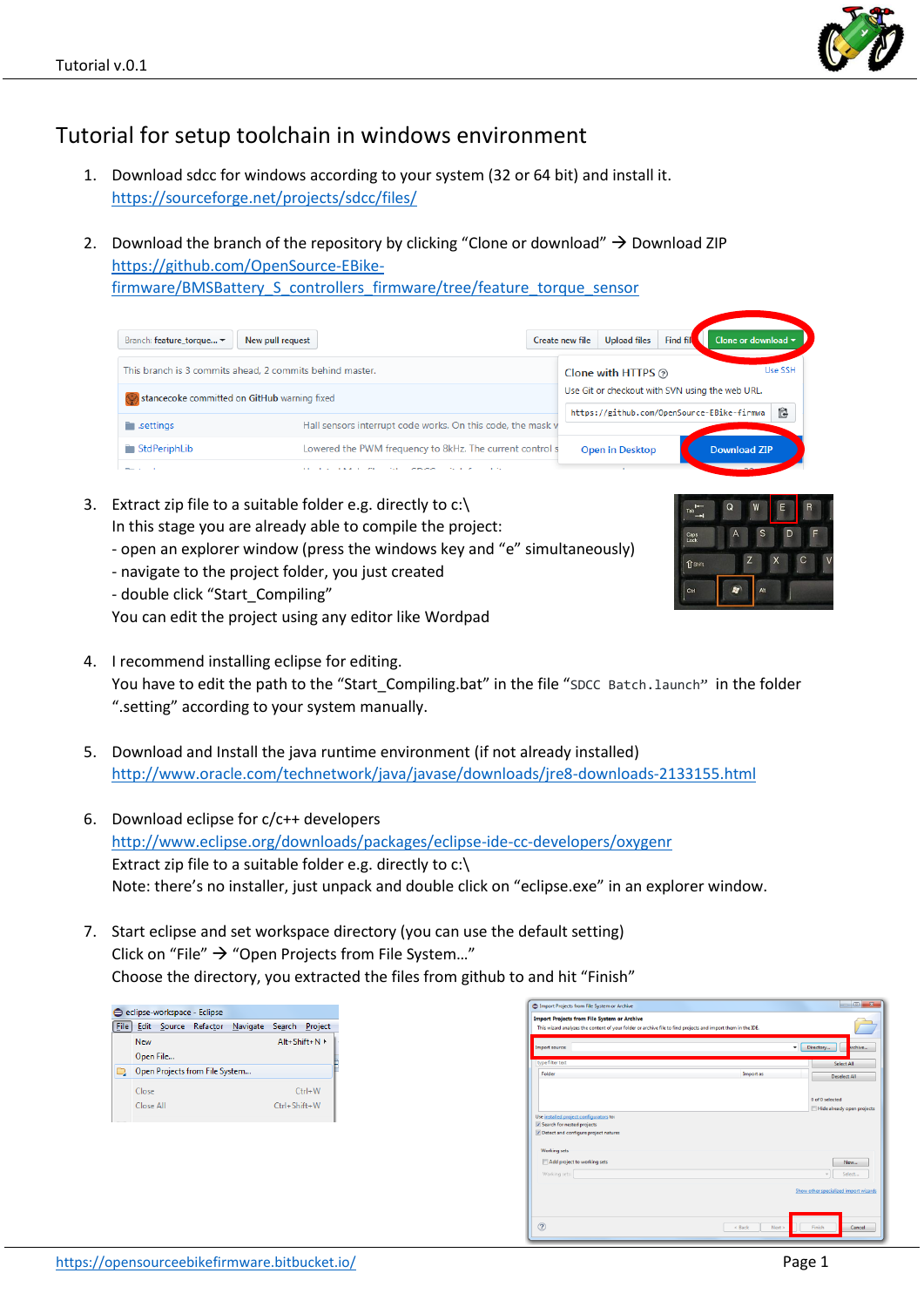

8. Open the project explorer by clicking the small symbol  $\|\mathbf{F}\|$  in the upper left corner.

| eclipse-workspace - BMSBattery_S_controllers_firmware/main.c - Eclipse                                                                                                                                                                                                                                                                                                                                                                                                                                                                                                                                                                                                                                           |                                                                                                                                                                                                                                                                                                                                                                                                                                                                                                                                                                                                                                                                                                                                                                                                                                                                                                                                                                                                                                                                                                                                                                                                                                                                                                                                                                                                                                                                                                                                                                                                                        |                          |                                                                                                                                                                                                                                                                                                                                                                                                                                                                                                                                                                                                                                                                                   |          |      |  |  | $\left  \frac{1}{1-\frac{1}{2}} \right $ |  |
|------------------------------------------------------------------------------------------------------------------------------------------------------------------------------------------------------------------------------------------------------------------------------------------------------------------------------------------------------------------------------------------------------------------------------------------------------------------------------------------------------------------------------------------------------------------------------------------------------------------------------------------------------------------------------------------------------------------|------------------------------------------------------------------------------------------------------------------------------------------------------------------------------------------------------------------------------------------------------------------------------------------------------------------------------------------------------------------------------------------------------------------------------------------------------------------------------------------------------------------------------------------------------------------------------------------------------------------------------------------------------------------------------------------------------------------------------------------------------------------------------------------------------------------------------------------------------------------------------------------------------------------------------------------------------------------------------------------------------------------------------------------------------------------------------------------------------------------------------------------------------------------------------------------------------------------------------------------------------------------------------------------------------------------------------------------------------------------------------------------------------------------------------------------------------------------------------------------------------------------------------------------------------------------------------------------------------------------------|--------------------------|-----------------------------------------------------------------------------------------------------------------------------------------------------------------------------------------------------------------------------------------------------------------------------------------------------------------------------------------------------------------------------------------------------------------------------------------------------------------------------------------------------------------------------------------------------------------------------------------------------------------------------------------------------------------------------------|----------|------|--|--|------------------------------------------|--|
| Eile Edit Source Refactor Navigate Search Project Bun Window Help                                                                                                                                                                                                                                                                                                                                                                                                                                                                                                                                                                                                                                                |                                                                                                                                                                                                                                                                                                                                                                                                                                                                                                                                                                                                                                                                                                                                                                                                                                                                                                                                                                                                                                                                                                                                                                                                                                                                                                                                                                                                                                                                                                                                                                                                                        |                          |                                                                                                                                                                                                                                                                                                                                                                                                                                                                                                                                                                                                                                                                                   |          |      |  |  |                                          |  |
|                                                                                                                                                                                                                                                                                                                                                                                                                                                                                                                                                                                                                                                                                                                  |                                                                                                                                                                                                                                                                                                                                                                                                                                                                                                                                                                                                                                                                                                                                                                                                                                                                                                                                                                                                                                                                                                                                                                                                                                                                                                                                                                                                                                                                                                                                                                                                                        | Quick Access : ER        |                                                                                                                                                                                                                                                                                                                                                                                                                                                                                                                                                                                                                                                                                   |          |      |  |  |                                          |  |
| 日第 → → 日 品 main.c 33<br>Project Explorer 23<br>BMSBattery_S_controllers_firmware<br>> Build Targets<br>StdPeriphLib<br><b>b</b> tools<br>$\mathbb{E}$ adc.c<br>> h adc.h<br><b>D c</b> brake.c<br>> A brake.h<br>D C cruise_control.c<br>> h cruise control.h<br>$\triangleright$ $\blacksquare$ gpio.c<br>» la gpio.h<br><b>b</b> <i>interrupts.h</i><br>$\geq$ $\leq$ main.c<br>» In main.h<br>$\Rightarrow$ $\in$ motor.c<br>> la motor.h<br>$\geq$ $\leq$ pwm.c<br>> h pwm.h<br>b c timers.c<br>» In timers.h<br>b is uartic<br>> a uarth<br>b c utils.c<br>> R utils.h<br>factory_defaults.bin<br>Flash_Debug-STM8.launch<br>sis libiconv2.dll<br>ibintB.dll<br>make.exe<br>Makefile<br>DenOCD-v0.10.launch | $*{\mathop{\rm i}\,} \Phi * {\mathbf{0}} * {\mathbf{0}} * {\mathbf{0}} * {\mathbf{0}} *{\mathbf{0}} *{\mathbf{0}} \otimes \mathscr{A} *{\mathop{\rm i}\,} \mathscr{J} *{\mathop{\rm i}\,} \mathbb{R} \otimes {\mathop{\rm i}\,} \mathbb{R} \otimes *{\mathop{\rm i}\,} \mathbb{Q} * \mathbb{N} * {\mathop{\rm i}\,} \mathbb{Q} * \mathbb{Q} * \mathbb{Q} * \mathbb{Q} * \mathbb{Q} * {\mathop{\rm i}\,} \mathbb{Q} * {\mathbf{0}} * {\mathop{\rm i}\,} \mathbb{$<br>$10^{14}$<br>$2^{\circ}$<br>* BMSBattery S series motor controllers firmware<br>$\mathcal{L}$<br>* Copyright (C) Casainho, 2017.<br>* Released under the GPL License, Version 3<br>$\mathcal{N}$<br>9 #include <stdint.h><br/>10 #include <stdio.h><br/>11 #include "stm8s.h"<br/>12 #include "gpio.h"<br/>13 Winclude "stm8s itc.h"<br/>14 Winclude "stm8s golo.h"<br/>15 #include "interrupts.h"<br/>16 #include "stmBs_tim2.h"<br/>17 #include "motor.h"<br/>18 #include "uart.h"<br/>19 Winclude "adc.h"<br/>20 #include "brake.h"<br/>21 #include "utils.h"<br/>22 #include "cruise control.h"<br/>23 #include "timers.h"<br/>24 #include "pwm.h"<br/>25<br/><math>26\%</math> //uint16_t ui16_LPF_angle_adjust = 0;<br/>27 //uint16 t ui16 LPF angle_adjust_temp = 0;<br/>28<br/><math>\$29</math> uint16 t ui16 log1 = 0;<br/><math>6:30</math> uint16 t ui16 log2 = 0;<br/><math>\frac{1}{40}</math> 31 uint8 t ui8 log = 0;<br/>\$ 33 uint8 t ui8 adc_read_throttle_busy = 0;<br/><math>-34</math><br/>36 //// Functions prototypes<br/>37<br/>38 // main -- start of firmware and main loop<br/>39 int main (void);</stdio.h></stdint.h> | 田<br>$\blacksquare$<br>温 | <sup>es</sup> El <b>B</b> Outline 23 <b>El Task List B</b> Build Targets<br>$\Box$<br>中国浅风动中地下<br>All stdint.h<br><b>All</b> stdio.h<br>til stm8s.h<br>tal gpio.h<br>til stm8s_itc.h<br>til stm8s_gpio.h<br>월 interrupts.h<br>tal stm8s tim2.h<br>tal motor.h<br>53 uart.h<br>til adc.h<br>t.l brake.h<br><b>M</b> utils.h<br>til cruise_control.h<br><sup>11</sup> timers.h<br><sup>11</sup> pwm.h<br>wil6_log1 : uint16 t<br>all 6 log2 : uint16 t<br>will log : uint8 t<br>all, adc_read_throttle_busy : uint8_1<br>H main(void) : int<br>++ EXTI_PORTA_IRQHandler(void) : void<br>+ TIM1_UPD_OVF_TRG_BRK_IRQHandler(void) : void<br>p main(void) : int<br># DO_CRUISE_CONTROL |          |      |  |  |                                          |  |
| README.md                                                                                                                                                                                                                                                                                                                                                                                                                                                                                                                                                                                                                                                                                                        | 40.<br>410 //With SDCC, interrupt service routine function prototypes must be placed in the file that contains main ()<br>42 //in order for an vector for the interrupt to be placed in the the interrupt vector space. It's acceptable<br>43 //to place the function prototype in a header file as long as the header file is included in the file that<br>44 //contains main (). SOCC will not generate any warnings or errors if this is not done, but the vector will<br>Problems 23 & Tasks @ Corucle C Properties<br>17 errors, 2 warnings, 0 others<br><b>Description</b><br>D G Errors (17 items)<br>b & Warnings (2 items)                                                                                                                                                                                                                                                                                                                                                                                                                                                                                                                                                                                                                                                                                                                                                                                                                                                                                                                                                                                    | Resource                 | Path                                                                                                                                                                                                                                                                                                                                                                                                                                                                                                                                                                                                                                                                              | Location | Type |  |  | 39 2 2 3 日                               |  |
| /C /BMSBattery_S_controllers_firmware/main.c                                                                                                                                                                                                                                                                                                                                                                                                                                                                                                                                                                                                                                                                     |                                                                                                                                                                                                                                                                                                                                                                                                                                                                                                                                                                                                                                                                                                                                                                                                                                                                                                                                                                                                                                                                                                                                                                                                                                                                                                                                                                                                                                                                                                                                                                                                                        |                          |                                                                                                                                                                                                                                                                                                                                                                                                                                                                                                                                                                                                                                                                                   |          |      |  |  |                                          |  |
| $\overline{\sigma}$<br>80                                                                                                                                                                                                                                                                                                                                                                                                                                                                                                                                                                                                                                                                                        | 9<br>$\circ$ $\circ$                                                                                                                                                                                                                                                                                                                                                                                                                                                                                                                                                                                                                                                                                                                                                                                                                                                                                                                                                                                                                                                                                                                                                                                                                                                                                                                                                                                                                                                                                                                                                                                                   |                          |                                                                                                                                                                                                                                                                                                                                                                                                                                                                                                                                                                                                                                                                                   |          |      |  |  |                                          |  |

To start compiling press the "Run" button.  $\bullet$   $\bullet$ Starting the first time, you have to choose "Run SDCC-Batch" from the "Run"-dropdown menue. At my installation, there was an error message, just ignore and hit "Run" again. You will see the batch running in the console-window of eclipse.

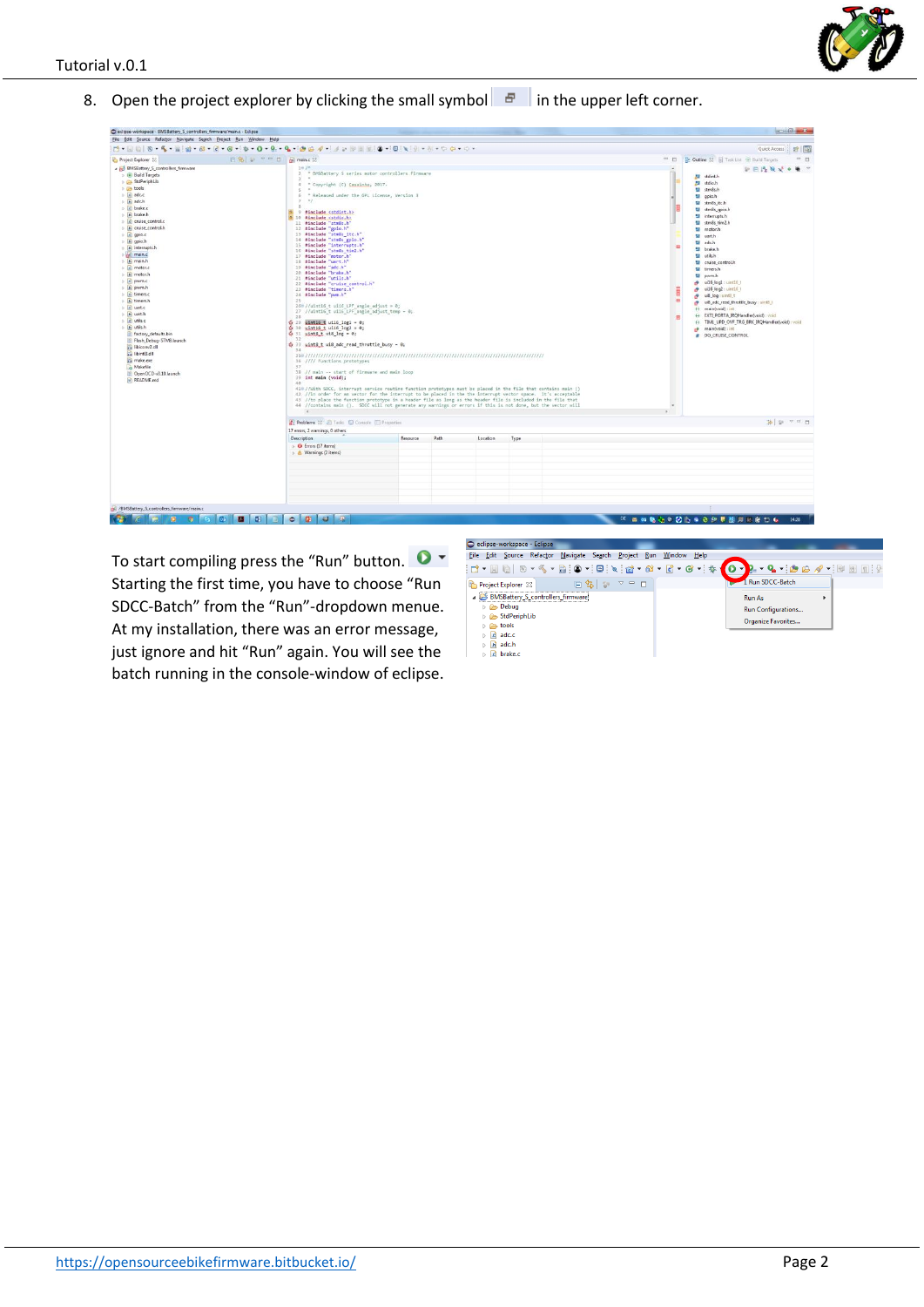9. Prepare the wiring for flashing the controller as shown in the picture (wiring for two different clones of ST-Link V2 easily available at ebay/amazon/….) I connected all 4 lines to the ST-Link V2s associated pins. You don't have to power the controller with 36V for flashing in this case.

10. For flashing the controller download and install the ST visual programmer [http://www.st.com/en/development-tools/stvp](http://www.st.com/en/development-tools/stvp-stm8.html)[stm8.html](http://www.st.com/en/development-tools/stvp-stm8.html)

Start ST visual programmer. In hardware settings choose ST-Link as programmer and STM8S105x6 as target.



ST-TSLINK





 $n<sub>k</sub>$  $Cancel$ 

TM8510<br>TM8510

TM89<br>TM89 5207CE<br>5207K6 STM8S207M8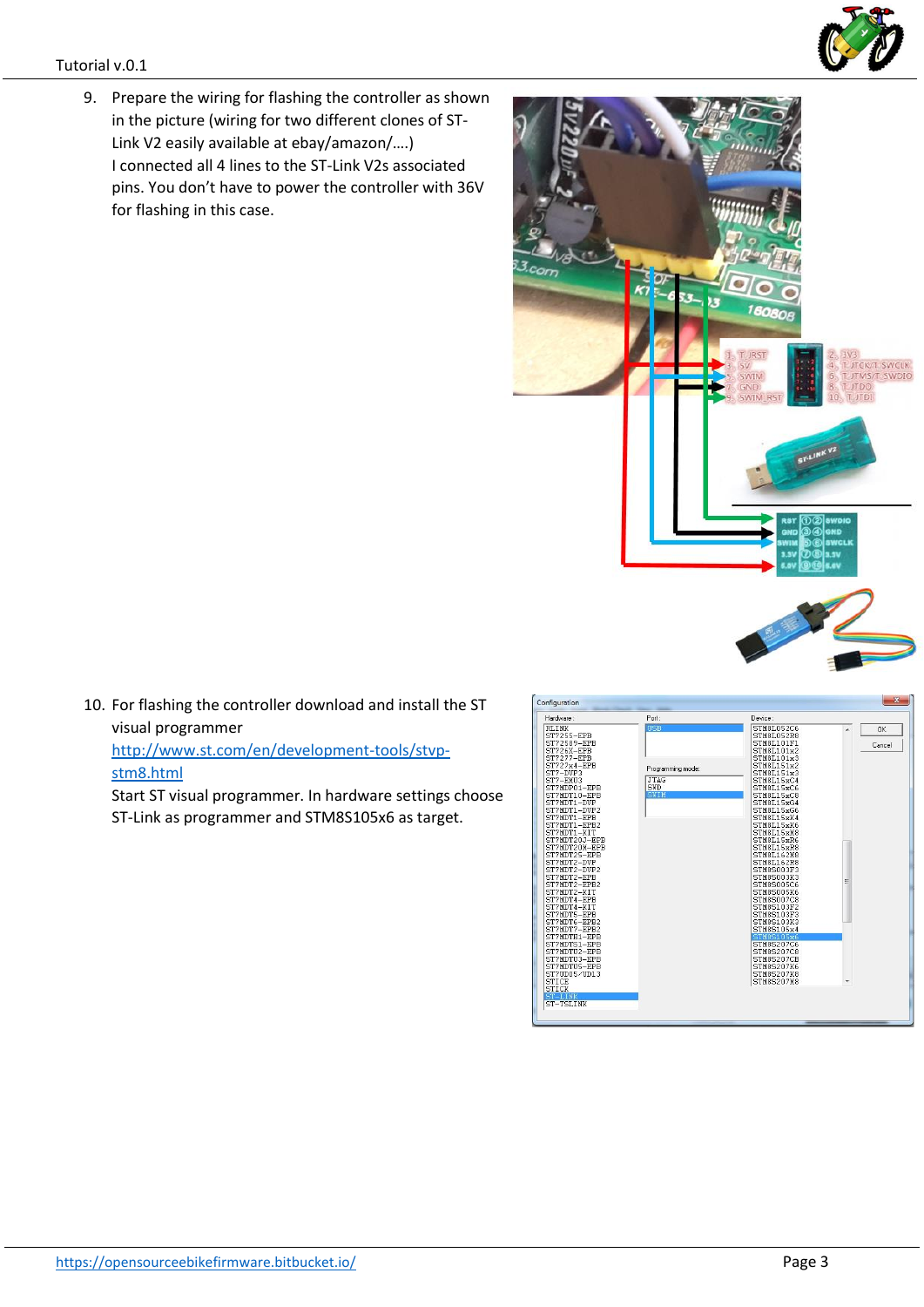

11. For the first time flashing the controller you have to clear the write protection byte and set the right timer options: Go to tab "OPTION BYTE" manually edit the "Value" line to

"00 00 20 00 00 00 00 00" and hit the icon Caution: this will delete the original firmware of the controller and can't be undone



12. For flashing the open source firmware go to the "PROGRAM MEMORY" tab, "File" $\rightarrow$  "Open" and navigate to your source directory. Choose the file main.hex and hit the icon

| File Edit Project Configure Read Program Verify Erase Blank-Check View Help                                                                                                                                                                                                                                                                                                                                |                                                                                                                                                                                                                                                                                         |                                                                                                                                                                                                                                                                                                                                                       |                                                                                                                                                                                                                                                                                                                                                                                                      |                                                                                                                                                               |                                                                                                                                                                                     |                                                                                                                                        |                                                                                                                                                                                                                                                                                                         |                                                                                                                                              |                                                                                                                                        |                                                                                                                                                      |                                                                                                                                             |                                                                                                                                                                 |                                                                                                                                                                                |                                                                                                                                                                                                                               |  |  |
|------------------------------------------------------------------------------------------------------------------------------------------------------------------------------------------------------------------------------------------------------------------------------------------------------------------------------------------------------------------------------------------------------------|-----------------------------------------------------------------------------------------------------------------------------------------------------------------------------------------------------------------------------------------------------------------------------------------|-------------------------------------------------------------------------------------------------------------------------------------------------------------------------------------------------------------------------------------------------------------------------------------------------------------------------------------------------------|------------------------------------------------------------------------------------------------------------------------------------------------------------------------------------------------------------------------------------------------------------------------------------------------------------------------------------------------------------------------------------------------------|---------------------------------------------------------------------------------------------------------------------------------------------------------------|-------------------------------------------------------------------------------------------------------------------------------------------------------------------------------------|----------------------------------------------------------------------------------------------------------------------------------------|---------------------------------------------------------------------------------------------------------------------------------------------------------------------------------------------------------------------------------------------------------------------------------------------------------|----------------------------------------------------------------------------------------------------------------------------------------------|----------------------------------------------------------------------------------------------------------------------------------------|------------------------------------------------------------------------------------------------------------------------------------------------------|---------------------------------------------------------------------------------------------------------------------------------------------|-----------------------------------------------------------------------------------------------------------------------------------------------------------------|--------------------------------------------------------------------------------------------------------------------------------------------------------------------------------|-------------------------------------------------------------------------------------------------------------------------------------------------------------------------------------------------------------------------------|--|--|
| F<br>c<br>(高)                                                                                                                                                                                                                                                                                                                                                                                              | $\triangleright$ STM8L151x3                                                                                                                                                                                                                                                             |                                                                                                                                                                                                                                                                                                                                                       |                                                                                                                                                                                                                                                                                                                                                                                                      | ٠                                                                                                                                                             |                                                                                                                                                                                     |                                                                                                                                        |                                                                                                                                                                                                                                                                                                         |                                                                                                                                              |                                                                                                                                        |                                                                                                                                                      |                                                                                                                                             |                                                                                                                                                                 |                                                                                                                                                                                |                                                                                                                                                                                                                               |  |  |
| $- x $<br>$10 \times 008000 - 08$<br>No File<br>Not programmed<br>Memory checksu<br>DATA MEMORY<br>$0 \times 001000 - 0 \times$<br>No File<br>Not programmed<br>Memory checksu<br>OPTION BYTE:<br>No File<br>Not programmed<br>Option byte 0<br>Option byte<br>1<br>Option byte 2<br>Option byte<br>$\mathbf{3}$<br>Option byte 4<br>Option byte 5<br>Option byte 6<br>Option byte<br>-7<br>Menory checksu | 10008080<br>10088010<br>00008020<br>00008030<br>00006040<br>10088050<br>10068060<br><b>DODITOVO</b><br>10088080<br>333334<br>00008040<br>00000080<br>000880C0<br>00088000<br><b>000880E0</b><br>00008050<br>00008100<br>[111111]<br>71000<br>arinn.<br><b>TETETI</b><br>111111<br>GROOT | 0.0<br>00<br>00<br>00<br>$00 -$<br>00<br>00<br>00<br>00<br>00<br>00<br>n n<br>0.0<br>n <sub>n</sub><br>00<br>00<br>00<br>00<br>00<br>00<br>00<br>nn<br>00<br>nn<br>00<br>00<br>00<br>00<br>00<br>00<br>00<br>00<br>$00 -$<br>00<br>00<br>00<br>$00^{-}$<br>00<br>00 <sup>0</sup><br>00<br>00<br>00<br>n <sub>0</sub><br>00<br>$00^{\circ}$<br>0000000 | $00 -$<br>0.0<br>00<br>0.0<br>00 <sup>1</sup><br>00<br>00<br>00<br>0.0<br>00<br>0 <sup>0</sup><br>00<br>0.0<br>00<br>00<br>00<br>00<br>00<br>0 <sub>0</sub><br>00<br>n <sub>0</sub><br>00<br>nn<br>0.0<br>00<br>00<br>00<br>00<br>00<br>00<br>00<br>00<br>0 <sub>0</sub><br>00<br>$00^{-1}$<br>00<br>00<br>0 <sub>0</sub><br>0 <sup>0</sup><br>00<br>0 <sub>0</sub><br>00<br>00<br>00<br>00.00<br>00 | $00 -$<br>00<br>00<br>00<br>00<br>00<br>0.0<br>00<br>00<br>00<br>nn<br>00<br>00<br>00<br>00<br>00<br>00<br>00<br>00<br>00<br>00<br>0 <sub>0</sub><br>00<br>00 | $00 - 00$<br>$00 -$<br>00<br>00<br>00<br>00<br>00<br>00<br>00<br>00<br>nn<br>nn<br>00<br>00<br>00<br>00<br>00<br>00<br>$00 -$<br>00<br>0 <sub>0</sub><br>0 <sub>0</sub><br>00<br>00 | 00<br>00<br>00<br>00<br>00<br>00<br>00<br>00<br>00<br>nn<br>nn<br>00<br>00<br>00<br>00<br>00<br>00<br>00<br>00<br>00<br>00<br>00<br>00 | $00 -$<br>00<br>00<br>00<br>00<br>00<br>00<br>00<br>00<br>00<br>00<br>$00 -$<br>00<br>00<br>00<br>00<br>00<br>00<br>00<br>00<br>00<br>00<br>00<br>00<br>00<br>00<br>00<br>00<br>00<br>00<br>00<br>88<br>00<br>$-00$<br>00<br>00<br>00<br>00<br>00<br>00<br>00<br>00<br>00<br>00<br>00<br>00<br>00<br>00 | 00<br>00<br>00<br>00<br>88<br>88<br>00<br>00<br>00<br>00<br>nn<br>00<br>00<br>00<br>00<br>88<br>00<br>00<br>00<br>00<br>00<br>00<br>00<br>00 | 00<br>00<br>00<br>00<br>00<br>00<br>00<br>88<br>00<br>00<br>00<br>nn<br>00<br>00<br>00<br>88<br>00<br>00<br>00<br>00<br>00<br>00<br>00 | 00<br>00<br>00<br>00<br>00<br>60<br>GO.<br>00<br>00<br>00<br>nn<br>00<br>GO.<br>00<br>00<br>00<br>00<br>00<br>00<br>00<br>00<br>00<br>80<br>00 00 00 | 00<br>$00 -$<br>00<br>00<br>80<br>00<br>00<br>00<br>00<br>00<br>00<br>00<br>00<br>00<br>00<br>GO.<br>00<br>00<br>00<br>00<br>00<br>00<br>00 | 00<br>00<br>00<br>00<br>00<br>00<br>00<br>$00^{1}$<br>00<br>00<br>00<br>nn<br>00<br>00<br>00<br>00<br>00<br>00<br>00<br>00 <sup>0</sup><br>00<br>00<br>00<br>00 | 00<br>$00 -$<br>$00 -$<br>00 00<br>$00 -$<br>00<br>00<br>00<br>n <sub>n</sub><br>nn.<br>nn.<br>nn<br>$00 -$<br>00<br>00<br>00<br>00<br>$00 -$<br>00<br>00<br>00<br>00<br>$00-$ | 0.0<br>00<br>00<br>0 <sub>0</sub><br>00<br>n <sub>0</sub><br>n <sub>0</sub><br>00<br>0 <sub>0</sub><br>nn<br>n <sub>n</sub><br>00<br>00<br>0 <sub>0</sub><br>00<br>00<br>00<br>00<br>0000<br>0 <sub>0</sub><br>00<br>00<br>00 |  |  |
| $\epsilon$ .<br>m                                                                                                                                                                                                                                                                                                                                                                                          | <b>PROGRAM MEMORY AT ATA MEMORY A OPTION BYTE /</b>                                                                                                                                                                                                                                     |                                                                                                                                                                                                                                                                                                                                                       |                                                                                                                                                                                                                                                                                                                                                                                                      |                                                                                                                                                               |                                                                                                                                                                                     |                                                                                                                                        | m                                                                                                                                                                                                                                                                                                       |                                                                                                                                              |                                                                                                                                        |                                                                                                                                                      |                                                                                                                                             |                                                                                                                                                                 |                                                                                                                                                                                |                                                                                                                                                                                                                               |  |  |
| X Hardware configuration and to<br>Ellank check before programing (when available) is OFF<br>Verify after programming is ON<br>Clear memory before loading a file is ON.<br>Erase device memory before programming (when available) is OFF<br>Display a popup window when an error occurs is ON.<br>Log activity is OFF                                                                                    |                                                                                                                                                                                                                                                                                         |                                                                                                                                                                                                                                                                                                                                                       | .- LINK on USB with STM8L151x3 plugged in and SWIM protoc-                                                                                                                                                                                                                                                                                                                                           |                                                                                                                                                               |                                                                                                                                                                                     |                                                                                                                                        |                                                                                                                                                                                                                                                                                                         |                                                                                                                                              |                                                                                                                                        |                                                                                                                                                      |                                                                                                                                             |                                                                                                                                                                 |                                                                                                                                                                                |                                                                                                                                                                                                                               |  |  |
|                                                                                                                                                                                                                                                                                                                                                                                                            |                                                                                                                                                                                                                                                                                         |                                                                                                                                                                                                                                                                                                                                                       |                                                                                                                                                                                                                                                                                                                                                                                                      |                                                                                                                                                               | m                                                                                                                                                                                   |                                                                                                                                        |                                                                                                                                                                                                                                                                                                         |                                                                                                                                              |                                                                                                                                        |                                                                                                                                                      |                                                                                                                                             |                                                                                                                                                                 |                                                                                                                                                                                |                                                                                                                                                                                                                               |  |  |